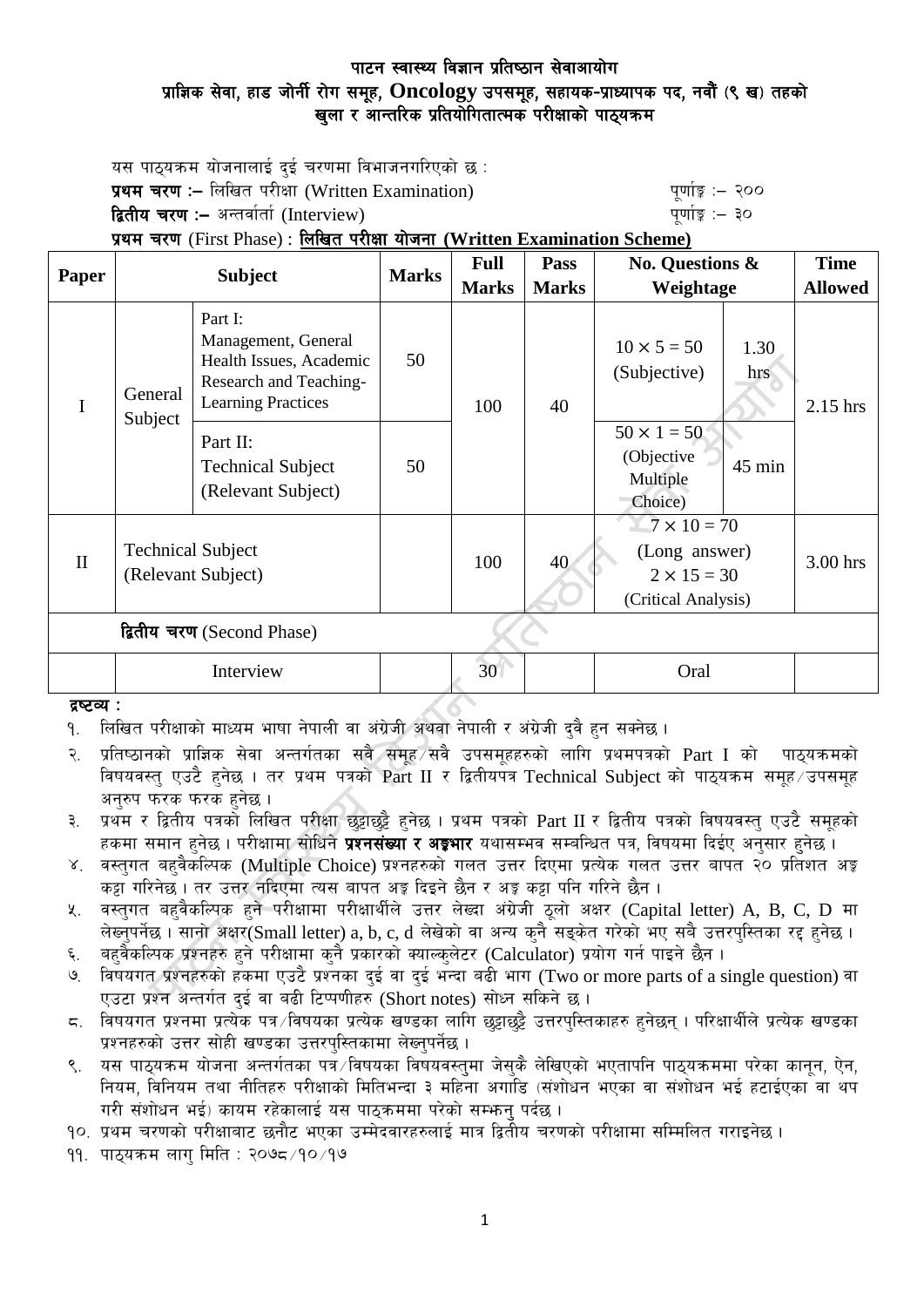# **Paper I: General Subject**

**Part I:** 

## **(Management, General Health Issues, Academic Research and Teaching - Learning Practices) Section (A) - 25 Marks**

### 1. **Management**

- 1.1. Health care management system in Nepal and other parts of the world
- 1.2. Fundamental principles of healthcare institution and hospital management.
- 1.3. Effective hospital management principles
- 1.4. Purpose of medical and non-medical data and records
- 1.5. Ethics and responsibility of management
- 1.6. Concept of management and its application in health care including hospital
	- 1.7.1 Management: Concept, principles, functions, scope and role, level and skills of manager
	- 1.7.2 Planning: Concept, principles, nature, types, instruments and steps
	- 1.7.3 Leadership: Concept, function, leadership styles, leadership and management
	- 1.7.4 Coordination: Concept, types, techniques of effective coordination
	- 1.7.5 Communication and counselling: Concept, communication processes and barrier to effective communication, techniques for improving communication
	- 1.7.6 Decision making: Importance, types, rational process of decision making, problem solving techniques, improving decision making
	- 1.7.7 Participative management: Concept, advantage and disadvantage, techniques of participation
	- 1.7.8 Time management: Concept, essential factors and strategies for effective time management
	- 1.7.9 Conflict management: Concept, approaches to conflict, levels of conflict, causes of conflict and strategies for conflict management
	- 1.7.10 Stress management: Concept, causes and sources of stress, techniques of stress management
	- 1.7.11 Change management: Concept, sources of organizational change, resistance to change, management of resistance to change
	- 1.7.12 Appreciative inquiry: Concept, basic principle and management
	- 1.7.13 Human resource management: Concept, functions and different aspects
	- 1.7.14 Health manpower recruitment and development
	- 1.7.15 Financial management: Concept, approaches, budget formulation and implementation, Auditing and topics related to fiscal administration

# 2. **General Health Issues**

- 2.1. Present constitution of federal republic of Nepal (including health and welfare issues)
- 2.2. Organizational structure of Ministry of Health at national/federal, regional/state, district (if applicable), municipal and village council level
- 2.3. Professional council and related regulations
- 2.4. National Health Policy
- 2.5. Health Service Act and Regulation
- 2.6. Second Long term health plan
- 2.7. Health Management Information System, forms, indicators, annual reports
- 2.8. Human Development Indices, Sustainable Development Goals
- 2.9. Health volunteers in the national health system, its rationale, use and effectiveness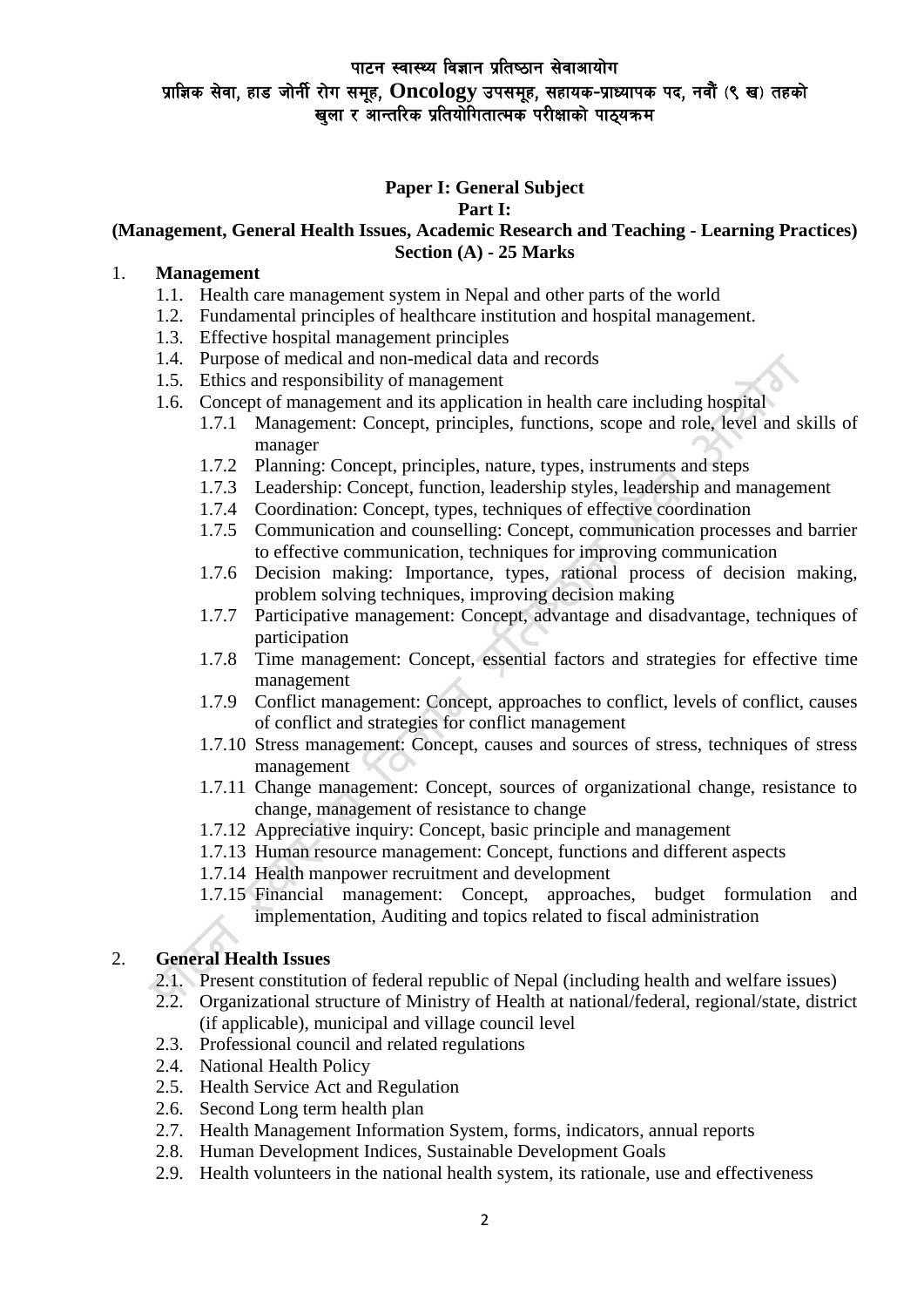- 2.10. Local governance and community participation in health service delivery
- 2.11. Health Insurance and financing in health care
- 2.12. Alternative health care system: Ayurveda, homeopathy, Unani, Chinese etc.
- 2.13. Indigenous and traditional faith health and health practices
- 2.14. International Health Agencies: Roles and responsibilities of WHO, UNICEF, UNFPA, Inter-agency relationships, Government-agency coordination: Joint Annual Review meeting
- 2.15. Supervision, types and its usage in health sector
- 2.16. Monitoring and evaluation system in health sector
- 2.17. National Health Training Centre
- 2.18. National and International Disaster Plan, Coordination
- 2.19. Patan Academy of Health Sciences Act, Mission, Goals, Organogram
- 2.20. Scope and function of Patan Academy of Health Sciences executive bodies (senate, executive committee, academic council, faculty board, hospital management committee, subject committee), various other committees

### **Section (B) - 25 Marks**

#### 3. **Academic Research**

- 3.1 Ethics, Bio-ethics and Professionalism
- 3.2 Human dignity and Human Right
- 3.3 Benefit and Harm
- 3.4 Autonomy and Individual responsibility
- 3.5 Consent and capacity to consent
- 3.6 Privacy and confidentiality
- 3.7 Respect for humans and personal integrity
- 3.8 Non-discrimination and non-stigmatization
- 3.9 Respect for cultural diversity and pluralism
- 3.10 National Health Research Council (NHRC) and its guidelines
- 3.11 Research process: ethical research proposal development, research principles, methods and materials, conclusion/recommendation/lesson learnt, commonly used referencing styles
- 3.12 IRB/IRC forms, types, use, importance; getting IRB/IRC clearance
- 3.13 Ethics on research methodology: sample selection, sample size calculation, ensuring reliability and validity of the instruments as well as methods proposed for health research
- 3.14 Quantitative and Qualitative studies
- 3.15 Data analysis (data visualization, descriptive statistics, inferential statistics with statistical hypotheses and appropriate tools/methods for quantitative studies; theme and code generation, thematic analysis, content analysis, grounded theory for qualitative and triangulation for mixed method studies)
- 3.16 Research ethics on vulnerable and non-vulnerable population
- 3.17 Research proposal/protocol/publication:
- 3.18 Publication ethics, plagiarism including self-plagiarism

#### 4. **Teaching - Learning, Assessment and Evaluation**

- 4.1 Lancet Commission Report on Education of Health Professionals
- 4.2 Adult learning: Theories, principles, use, importance and outcomes, Adragogy vs. Pedagogy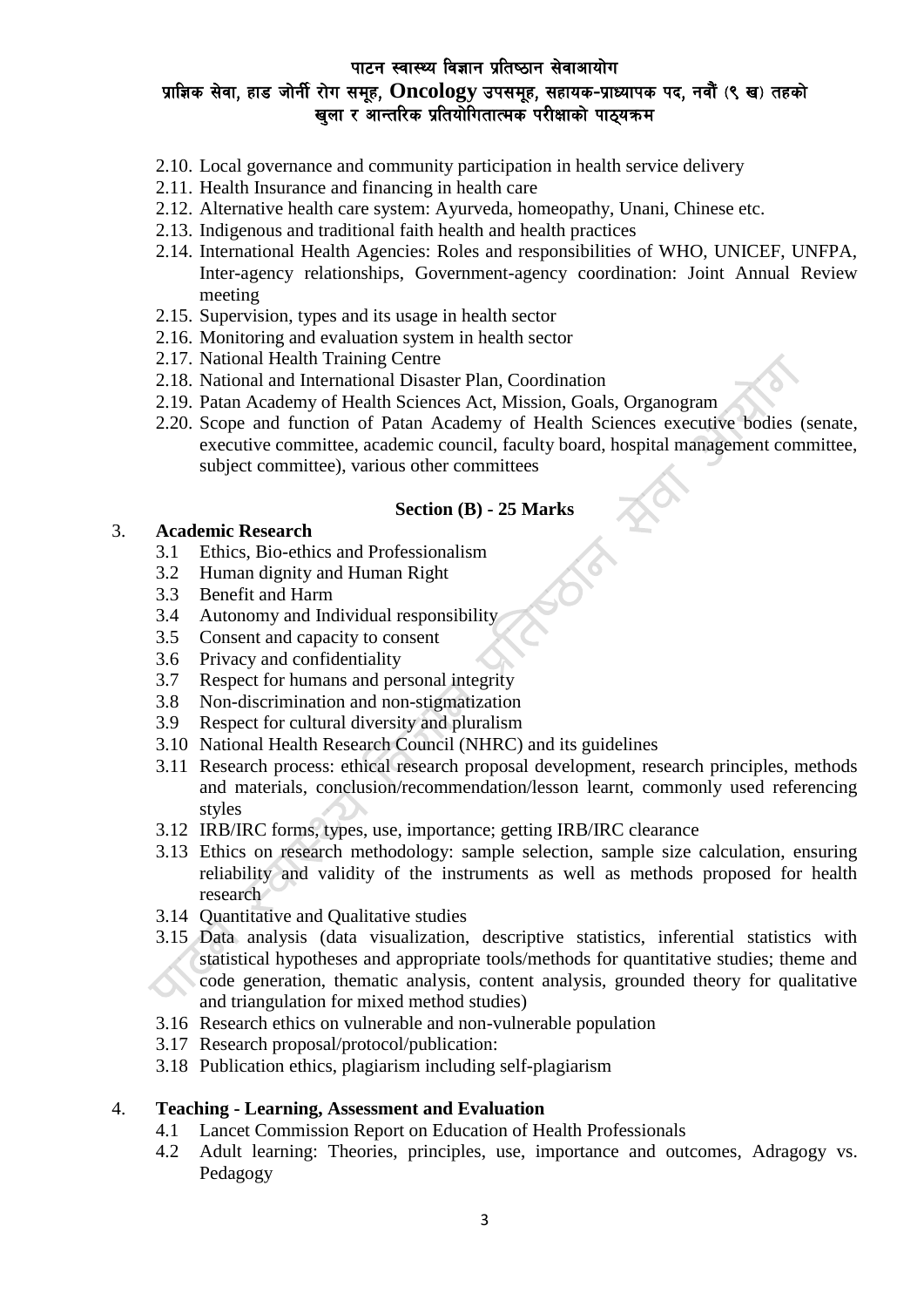- 4.3 Conventional teaching learning: Didactic lectures, Teacher centred approaches, use and importance
- 4.4 Surface learning, deep learning and metacognition
- 4.5 Integrated teaching: Genesis, use, importance and outcomes
- 4.6 Problem-based learning: Genesis, use, importance and outcomes
- 4.7 SPICES model its use, importance and outcomes
- 4.8 Socialization, self-directed learning, mentoring, role model
- 4.9 Community orientation/community posting, re-orientation of medical education camp, community based learning and community engaged teaching-learning methods/models, use, importance and outcomes
- 4.10 Outcome Based Education (Competency-based Medical/Health Professions Education): Genesis, use, importance and outcomes
- 4.11 Experiential learning, Reflective practice, Feedback and feed-forward, Situated learning, Co-operative learning, Communities of practice
- 4.12 Assessment of students
	- 4.12.1 Blueprinting (Table and specification) : use, importance and outcomes
	- 4.12.2 Bloom's taxonomy of cognitive, psychomotor and affective domains, use and importance
	- 4.12.3 Diagnostic, Formative, Summative and Professional exams
- 4.13 Assessment of knowledge: Selection methods like Multiple Choice Questions, Extended Matching Items and supply methods like Short Answer Question, Problem Based Question, Long Answer Question with or without model answers and marking schemes, unstructured, semi-structured and structured viva-voce examination, advantages and limitations, use and importance, outcomes and its use in quality control
- 4.14 Assessment of performance (in-vitro): Direct observation of skills in the simulated setting, lab, ward etc. with or without checklist, Objective Structured Practical Examination, Objective Structured Clinical Examination, Standardized patients, use and importance, analysis, quality assurance, outcomes and its use in quality control
- 4.15 Assessment of performance (in-vivo): Mini-Clinical Evaluation Exercise (Mini-CEX), Direct Observation of Procedural Skills (DOPS), Case-Based Discussion (CbD), OSATS/ PBA, Multi-Source feedback (360 degree evaluation) use and importance for competency based health professions education, analysis, quality assurance, outcomes and its use in quality control
- 4.16 Assessment of observable behaviours in small groups e.g. Problem Based Learning sessions, Community Based Learning and Education sessions, Clinical clerkship rotations
- 4.17 Evaluation: Difference between assessment and evaluation, theory of change and its use in health professions education, process and outcome evaluation, qualitative, quantitative and mixed methods used in evaluation of health professions education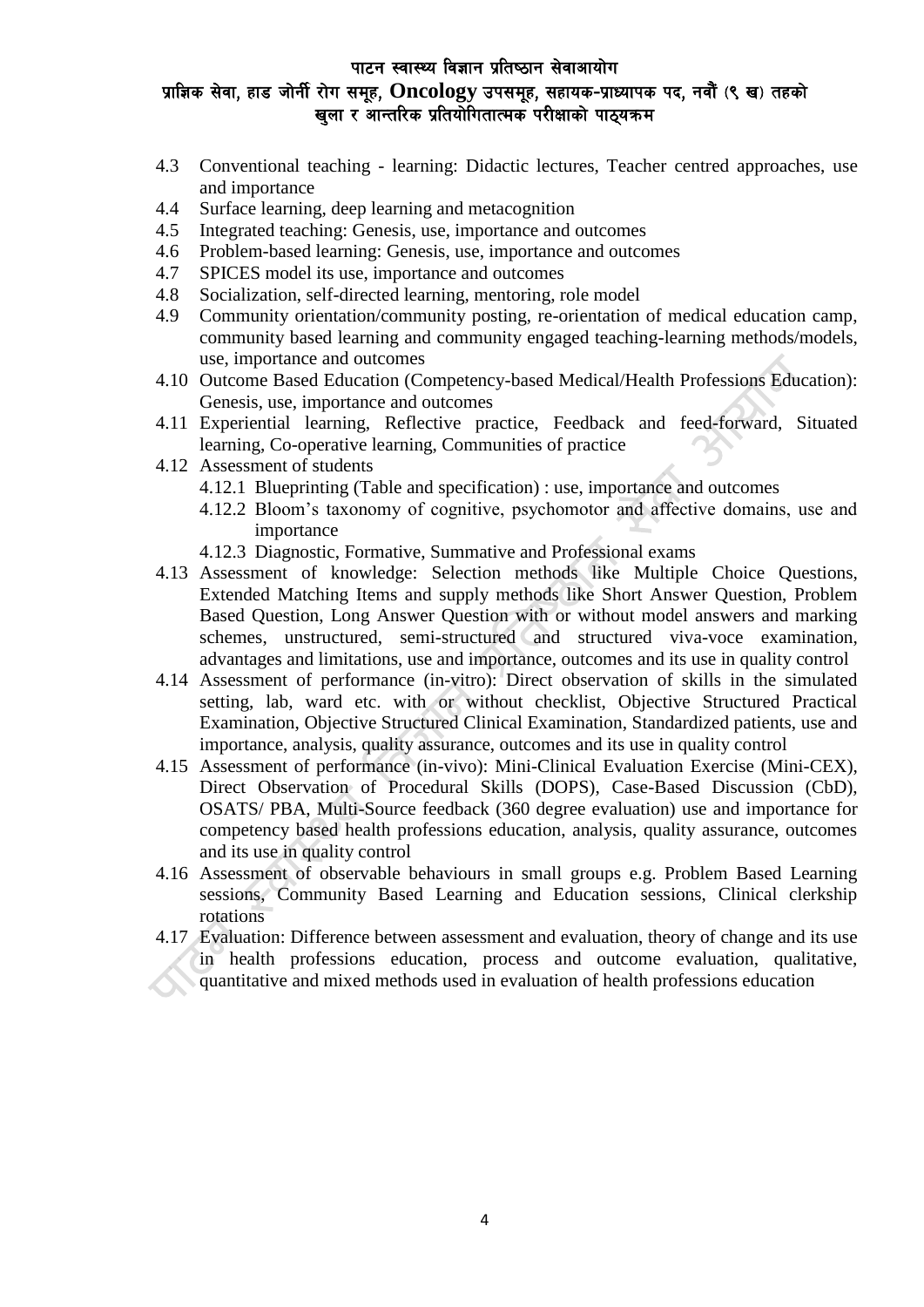### **Paper I**

#### **Part II: Technical Subject Section (C) - 25 Marks**

3-3787

委

## 1. **General principles of tumor**

- 1.1. Introduction
- 1.2. Pathophysiology of sarcoma
- 1.3. Sarcoma versus carcinoma
- 1.4. Clinical features
- 1.5. Diagnostic modality
- 1.6. Principle of treatment

### 2. **Cellular and molecular biology**

- 2.1 Cell differentiation and cell cycle
- 2.2 General theory of carcinogenesis
- 2.3 Suppressor Genes
- 2.4 Growth factors
- 2.5 Metastasis

### 3. **General approach to musculoskeletal neoplasm**

- 3.1 Introduction
- 3.2 Pathophysiology of sarcoma
- 3.3 Presentation
- 3.4 Diagnosis and investigation
- 3.5 Principle of treatment

## 4. **Diagnostic strategies and imaging**

- 4.1. Clinical history and examination
- 4.2. Hematological and biochemical investigation
- 4.3. Biopsy and immunohistochemistry
- 4.4. Histopathology
- 4.5. Imaging
	- 4.5.1.1. X-ray
	- 4.5.1.2. Ultrasonography
	- 4.5.1.3. MRI
	- 4.5.1.4. Bone scan
	- 4.5.1.5. PET scan
	- 4.5.1.6. CT scan

## 5. **Staging System**

- 5.1. Enneking (MSTS- musculoskeletal tumor society)
- 5.2. FNLCC staging for soft tissue sarcoma(French)
- 5.3. AJCC(American joint committee of cancer)

### 6. **General Principles of medical and radiation treatment**

- 6.1. Principles
- 6.2. Mechanism of action
- 6.3. Role musculoskeletal oncology
- 6.4. Common complications and management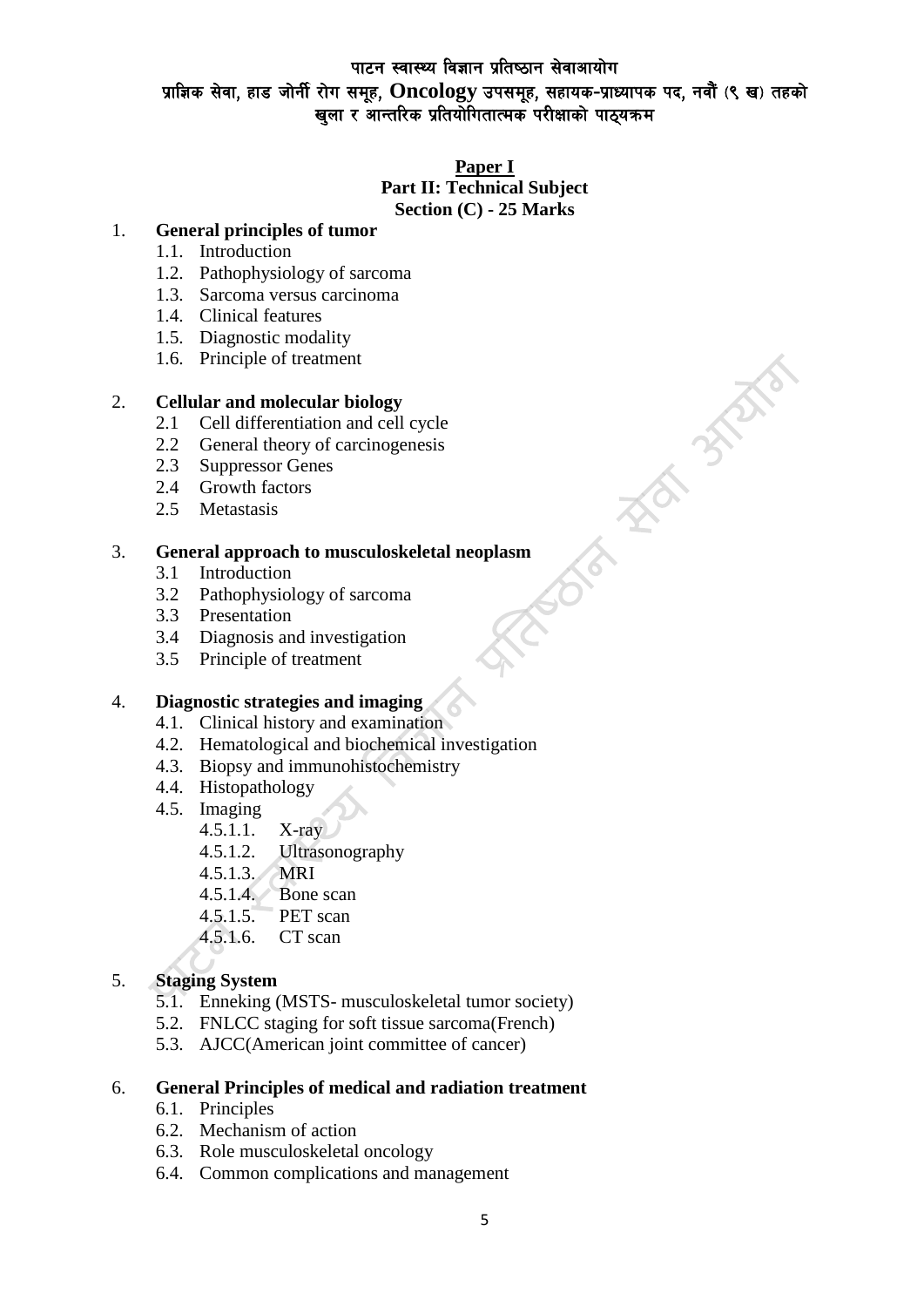# पाटन स्वास्थ्य विज्ञान प्रतिष्ठान सेवाआयोग प्राज्ञिक सेवा, हाड जोर्नी रोग समूह, **Oncology उपसमूह, सहायक-प्राध्यापक पद, नवौं** (९ ख) तहको vin River River Altonian River in River and River and The River and The River and The River and The River and

### 7. **Biopsy**

- 7.1. Types of biopsy
- 7.2. Principle of biopsy
- 7.3. Technique of biopsy

### 8. **Surgical margin**

- 8.1. Enneking surgical margin
- 8.2. RO, R1 and R2
- 8.3. Kawaguchi surgical margin for soft tissue sarcoma
- 8.4. Wide Local resection

### 9. **Counselling of cancer patients**

- 9.1. SPIKE protocol
- 9.2. Other protocols
- 9.3. Psychosocial issues

### **Section (D) - 25 Marks**

**FRO STATE** 

### 10. **Principle of tumor surgery and limb salvage**

- 10.1. Amputation Vs Limb Salvage
- 10.2. Survival affected by treatment choice
- 10.3. Function of limb compared to prosthesis.
- 10.4. Sarcomas around knee
- 10.5. Psychosocial Consequences
- 10.6. Criteria for Limb Salvage
- 10.7. Indications
- 10.8. Relative Contraindications
- 10.9. Resection and Reconstruction
- 10.10. Three Strike Rule
- 10.11. Rotationplasty

### 11. **Presentation and evaluation of benign bone tumor**

- 11.1. General Demography
- 11.2. Clinical presentation
- 11.3. Differential diagnosis
- 11.4. Radiographic examination
- 11.5. Bone scan/CT/MRI features
- 11.6. Pathological fractures
- 11.7. Staging of benign bone tumor
- 11.8. Management

### 12. **Benign osteogenic tumor of bone**

- 12.1. Osteoid osteoma
- 12.2. Osteoblastoma

### 13. **Benign cystic lesion of bone**

13.1. Unicamera Bone Cyst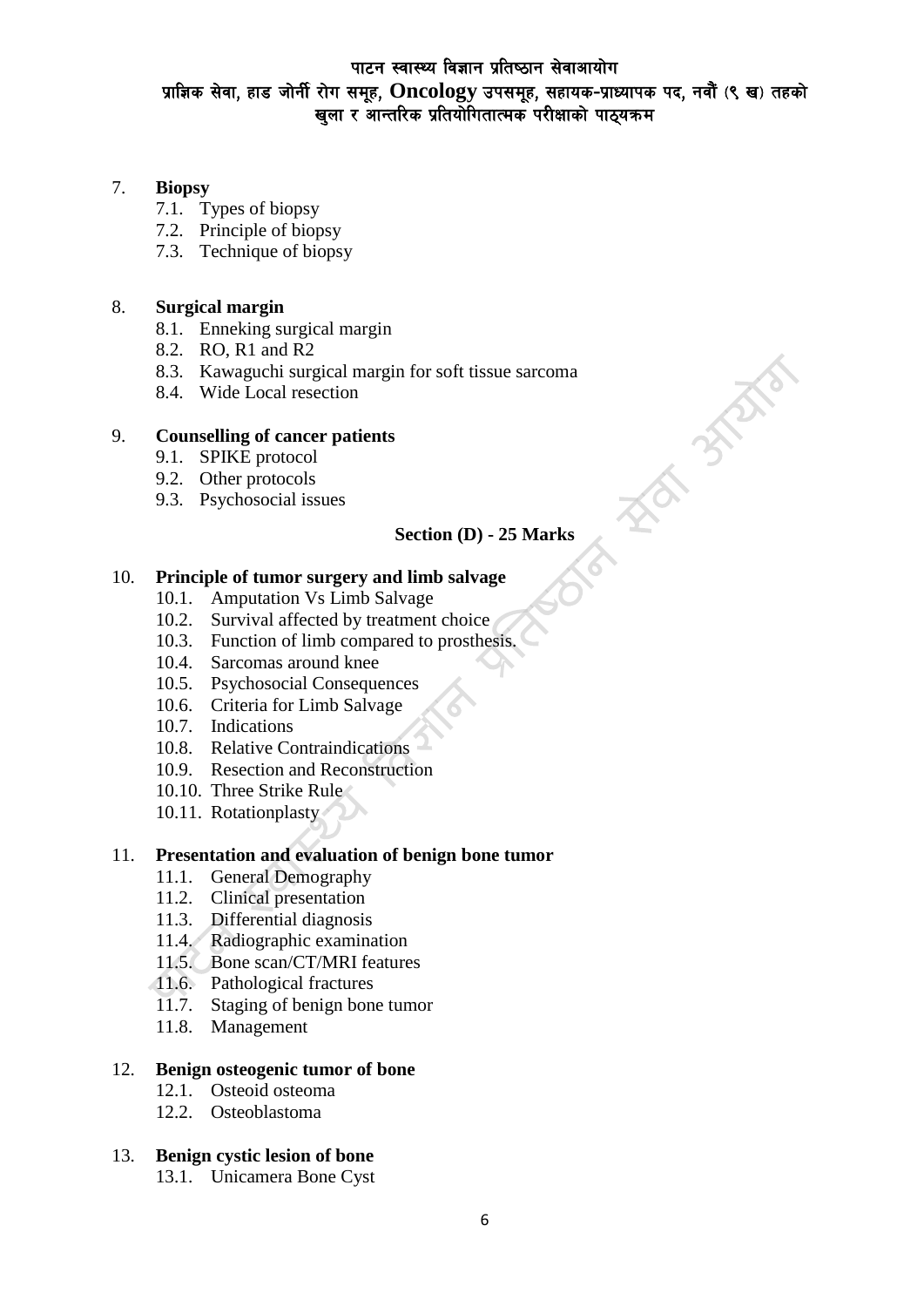**HEATHER** 

13.2. Aneurysmal Bone Cyst

### 14. **Benign cartilage tumors**

- 14.1. Osteochondroma
- 14.2. Enchondroma
- 14.3. Periosteal chondroma
- 14.4. Multiple chondroma associated condition
- 14.5. Chondroblastoma
- 14.6. Chondromyxoid fibroma

### 15. **Benign fibrous and histiocytic lesions**

- 15.1. Desmoplastic fibroma of bone
- 15.2. Non-ossifying fibroma of bone
- 15.3. Langerhanscell histiocytosis
- 15.4. Osteofibrous dysplasia
- 15.5. Fibrous dysplasia
- 15.6. Hemangioma

### 16. **Giant cell tumor of bone**

- 16.1. Introduction
- 16.2. Staging
- 16.3. Treatment
- 16.4. Recent advances and medical management
- 16.5. Surgical management

## 17. **Common benign soft tissue sarcoma**

- 17.1. Lipomatous tumour
- 17.2. Fibrous tumour
- 17.3. Synovial tumour
- 17.4. Neurofibroma
- 17.5. Schwannoma

### 18. **Common malignant soft tissue sarcoma**

- 18.1. Liposarcoma
- 18.2. Fibrosarcoma
- 18.3. Synovial sarcoma
- 18.4. Rhabdomyosarcoma

### 19. **Presentation and evaluation of malignant bone tumor**

- 19.1. General demography
- 19.2. Clinical presentation
- 19.3. Differential diagnosis
- 19.4. Radiographic examination
- 19.5. Bone scan/CT scan/MRI scan features
- 19.6. Pathology features
- 19.7. Staging of malignant bone tumor bone tumor
- 19.8. Management